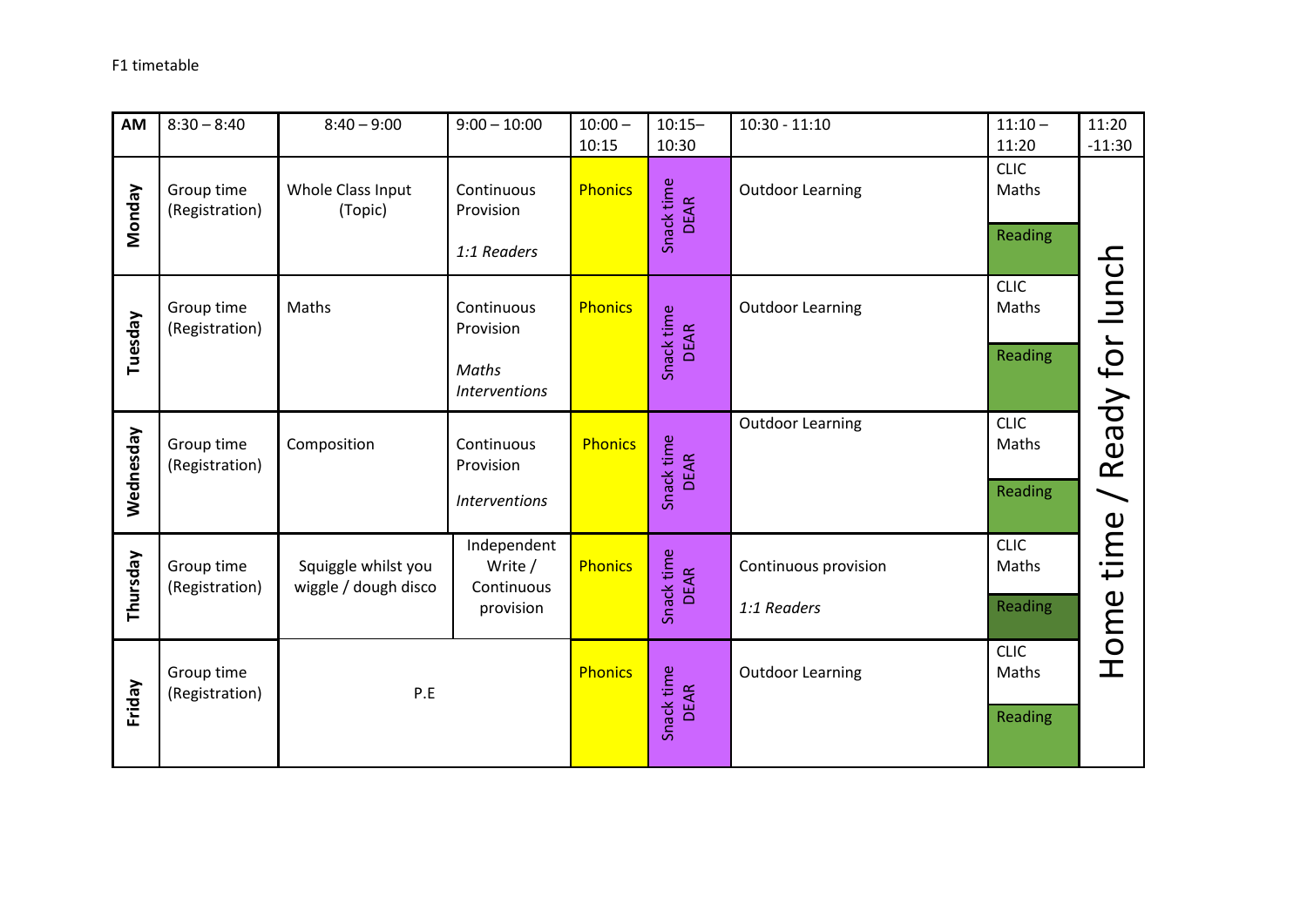| PM        | $12:20 - 12:30$              | $12:30 - 12:50$                             | $12:50 - 1:50$                                    | $1:50 -$<br>2:05 | $2:05 -$<br>2:20          | $2:20 - 3:00$                                       | $3:00 -$<br>3:10                | $3:10 -$<br>3:20 |
|-----------|------------------------------|---------------------------------------------|---------------------------------------------------|------------------|---------------------------|-----------------------------------------------------|---------------------------------|------------------|
| Vonday    | Group time<br>(Registration) | Whole Class Input<br>(Topic/Composition)    | Continuous<br>Provision<br>1:1 Readers            | <b>Phonics</b>   | Snack time<br><b>DEAR</b> | <b>Outdoor Learning / Maths</b>                     | <b>CLIC</b><br>Maths<br>Reading |                  |
| Tuesday   | Group time<br>(Registration) | Maths                                       | Continuous<br>Provision<br>Maths<br>interventions | <b>Phonics</b>   | Snack time<br><b>DEAR</b> | <b>Outdoor Learning</b>                             | <b>CLIC</b><br>Maths<br>Reading |                  |
| Wednesday | Group time<br>(Registration) | Composition                                 | Continuous<br>Provision<br><b>Interventions</b>   | <b>Phonics</b>   | Snack time<br><b>DEAR</b> | <b>Outdoor Learning</b>                             | <b>CLIC</b><br>Maths<br>Reading | Home time        |
| Thursday  | Group time<br>(Registration) | Sqwiggle whilst you<br>wiggle / dough disco | Independent<br>Write /<br>Continuous<br>Provision | <b>Phonics</b>   | Time<br>DEAR<br>Snack     | Continuous provision<br>1:1 readers / Interventions | <b>CLIC</b><br>Maths<br>Reading |                  |
| Friday    | Group time<br>(Registration) | P.E                                         |                                                   | <b>Phonics</b>   | Snack time<br><b>DEAR</b> | Independent Write<br><b>Continuous Provision</b>    | <b>CLIC</b><br>Maths<br>Reading |                  |